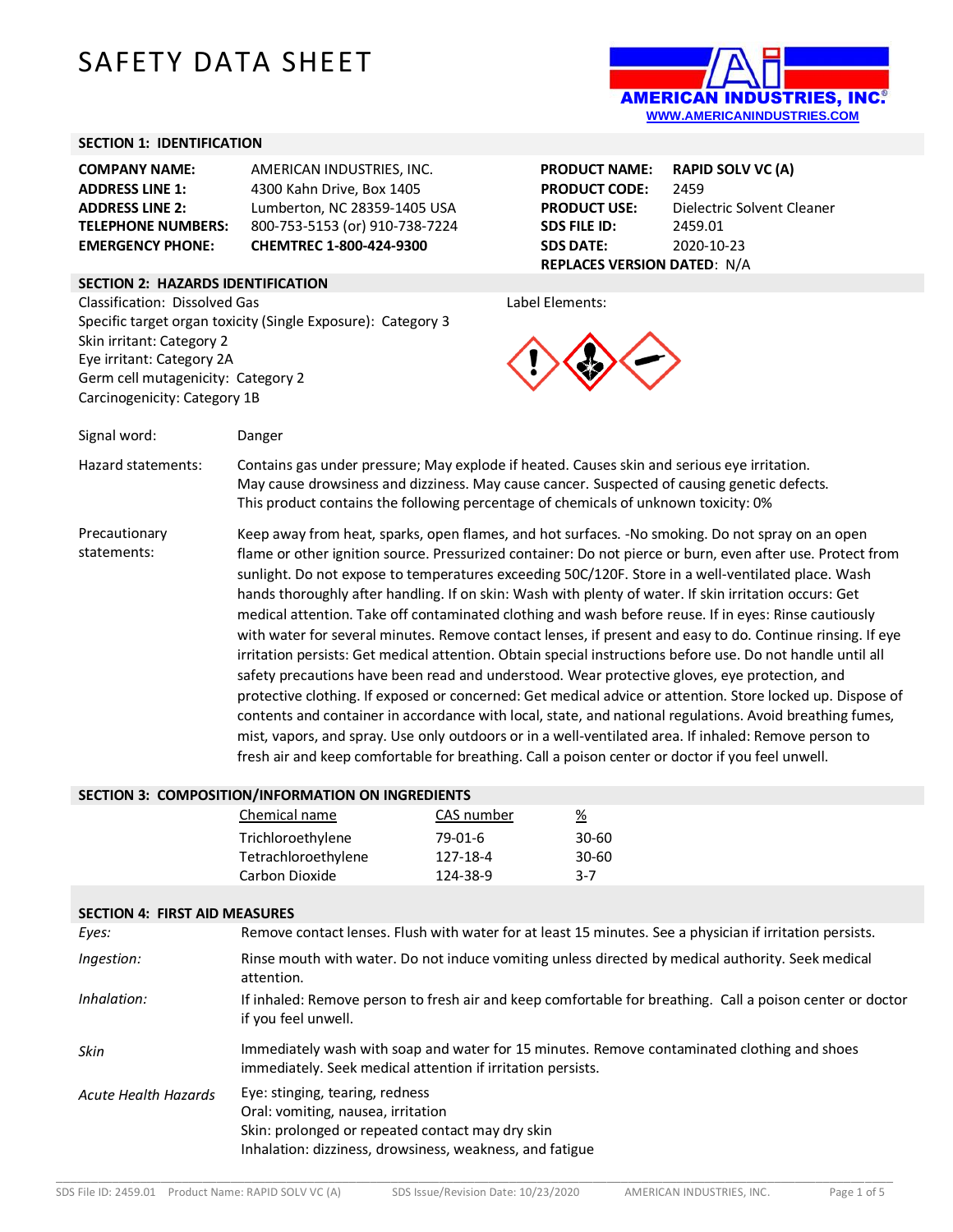| Chronic Health<br>Hazards | Possible cancer-causing agent and overexposure may also include damage to kidneys, liver,<br>dizziness, headache, nausea, mental confusion, visual disturbances, dermatitis, lungs, blood, or<br>central nervous system. |
|---------------------------|--------------------------------------------------------------------------------------------------------------------------------------------------------------------------------------------------------------------------|
| Note to Physician         | Do not administer adrenaline or epinephrine to a victim of chlorinated solvent poisoning. This product<br>contains ingredients that may be anticipated to be a carcinogen.                                               |

**SECTION 5: FIRE-FIGHTING MEASURES**

| Suitable<br>extinguishing media              | Use appropriate media for surrounding fire                                                                                                                                                                                               |
|----------------------------------------------|------------------------------------------------------------------------------------------------------------------------------------------------------------------------------------------------------------------------------------------|
| Unsuitable<br>extinguishing media            | N/A                                                                                                                                                                                                                                      |
| Fire-fighting<br><b>Procedures</b>           | Wear NIOSH approved Self-Contained Breathing Apparatus with a full face piece operated in a positive<br>pressure demand mode with full body protective clothing when fighting fires. Use water spray only to<br>cool exposed containers. |
| Unusual Fire and<br><b>Explosion Hazards</b> | Contents under pressure. Exposure to temperatures above 120°F may cause bursting.                                                                                                                                                        |
| Hazardous<br><b>Combustion Products</b>      | Oxides of carbon, chlorine, hydrogen chloride and phosgene.                                                                                                                                                                              |

## **SECTION 6: ACCIDENTAL RELEASE MEASURES**

| <b>Personal Protective</b><br>Equipment | Refer to Section 8 for proper Personal Protective Equipment.                                                                                                                                  |
|-----------------------------------------|-----------------------------------------------------------------------------------------------------------------------------------------------------------------------------------------------|
| Spill                                   | Use absorbent on spill, sweep to clean. Dispose in accordance with local, state and federal laws. Small<br>releases may be wiped up with wiping material.                                     |
| Waste Disposal                          | Dispose of in accordance with federal, state, and local regulations. Do not dump in sewers. Wrap container<br>and place in trash collection, do not puncture, incinerate, or reuse container. |
| <b>RCRA Status</b>                      | Waste solvent likely considered U228 (Trichloroethylene), hazardous, under RCRA, however product<br>should be fully characterized prior to disposal (40 CFR 261).                             |

## **SECTION 7: HANDLING AND STORAGE**

| Handling and Storage     | Store in a well-ventilated place. Do not expose to temperatures exceeding $50^{\circ}C/122^{\circ}F$ . Protect from<br>sunlight. Pressurized container: Do not pierce or burn, even after use. Store locked up.                             |
|--------------------------|---------------------------------------------------------------------------------------------------------------------------------------------------------------------------------------------------------------------------------------------|
| <b>Other Precautions</b> | Containers of this material may be hazardous when empty since they retain product residues. Observe all<br>warning and precautions listed for the product. Keep out of the reach of children                                                |
| Incompatibility          | Strong acids, strong alkalis, strong oxidizing agents, chemically active metals, such as aluminum,<br>barium, lithium, sodium, magnesium, potassium, titanium, beryllium, concentrated nitric acid<br>some plastics, rubbers, and coatings. |

## **SECTION 8: EXPOSURE CONTROLS/PERSONAL PROTECTION**

|                                     | <b>HAZARDOUS INGREDIENT</b>                                                          | <b>OSHA PEL</b> | <b>ACGIH TLV</b>                                                                                      |
|-------------------------------------|--------------------------------------------------------------------------------------|-----------------|-------------------------------------------------------------------------------------------------------|
|                                     | Trichloroethylene                                                                    | 10 ppm          | 25 ppm                                                                                                |
|                                     | Tetrachloroethylene                                                                  | 25 ppm          | $100$ ppm                                                                                             |
|                                     | Carbon Dioxide                                                                       | 5000 ppm        | 5000 ppm                                                                                              |
| Engineering<br>Controls/Ventilation | required to meet TLV requirements. Local exhaust ventilation is generally preferred. |                 | Material is heavier than air. Material may concentrate in low lying areas. Normal, forced ventilation |
| <b>Respiratory Protection</b>       | areas.                                                                               |                 | Wear NIOSH/MSHA approved organic vapor respiratory protection if used in confined, poorly ventilated  |
| Personal Protective<br>Equipment    | Safety glasses, gloves, synthetic apron.                                             |                 |                                                                                                       |
| <b>Additional Measures</b>          | understood.                                                                          |                 | Obtain special instructions before use. Do not handle until all safety precautions have been read and |
|                                     |                                                                                      |                 |                                                                                                       |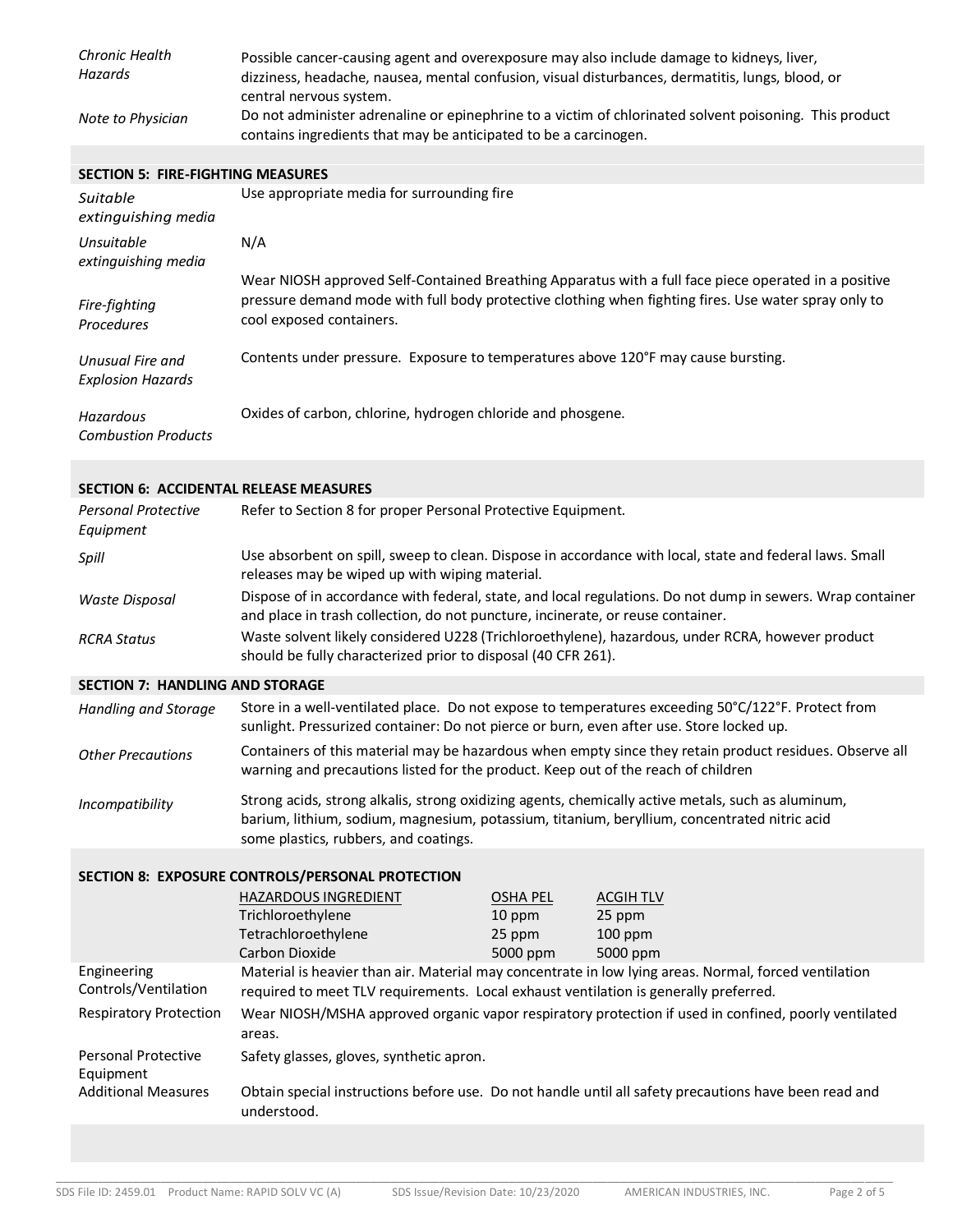| <b>SECTION 9: PHYSICAL AND CHEMICAL PROPERTIES</b> |                                                                                                   |
|----------------------------------------------------|---------------------------------------------------------------------------------------------------|
| Appearance                                         | Clear, colorless spray                                                                            |
| Odor                                               | Chlorinated solvent odor                                                                          |
| <b>Odor Threshold</b>                              | N/D                                                                                               |
| <b>Boiling Point</b>                               | >188°F (87°C)                                                                                     |
| <b>Freezing Point</b>                              | N/D                                                                                               |
| Flammability                                       | Not considered a flammable aerosol or an extremely<br>flammable aerosol by OSHA (29CFR 1910.1200) |
| Flash point                                        | N/D                                                                                               |
| <b>Autoignition Temperature</b>                    | N/D                                                                                               |
| Upper/Lower Flammability Limit                     | N/D                                                                                               |
| Vapor pressure (mm Hg)                             | 59                                                                                                |
| Vapor Density (AIR=1)                              | >2                                                                                                |
| <b>Evaporation Rate</b>                            | $>3$ (Fast)                                                                                       |
| Specific Gravity (H2O=1)                           | 1.52                                                                                              |
| рH                                                 | N/A                                                                                               |
| Solids (%)                                         | 0%                                                                                                |
| Solubility in Water                                | 0%                                                                                                |
| Partition coefficient:                             | N/D                                                                                               |
| Volatility including water (%)                     | 100%                                                                                              |
| Volatile Organic Compounds (VOC)                   | 50%                                                                                               |
| Dielectric Strength (Volts)                        | 29,000                                                                                            |
| <b>Decomposition Temperature</b>                   | $>400^{\circ}C$                                                                                   |
| Viscosity                                          | N/D                                                                                               |

#### **SECTION 10: STABILITY AND REACTIVITY**

| Reactivity                      | Chemically active metals and acids                                                                                                                                                                                                          |
|---------------------------------|---------------------------------------------------------------------------------------------------------------------------------------------------------------------------------------------------------------------------------------------|
| <b>Chemical Stability</b>       | Stable                                                                                                                                                                                                                                      |
| <b>Conditions to Avoid</b>      | Temperatures greater than 122°F may cause bursting.                                                                                                                                                                                         |
| Incompatibility                 | Strong acids, strong alkalis, strong oxidizing agents, chemically active metals, such as aluminum,<br>barium, lithium, sodium, magnesium, potassium, titanium, beryllium, concentrated nitric acid some<br>plastics, rubbers, and coatings. |
| Hazardous                       | Oxides of carbon, chlorine, hydrogen chloride and phosgene.                                                                                                                                                                                 |
| Decomposition or by-<br>product |                                                                                                                                                                                                                                             |
| Possible Hazardous<br>Reactions | None Known                                                                                                                                                                                                                                  |

#### **SECTION 11: TOXICOLOGICAL INFORMATION**

| <b>Toxicological</b><br><i>Information</i> | Trichloroethylene (79-01-6): LD <sub>50</sub> (Oral, Rat) 5,650 mg/kg; Tumorigen, mutagenic reproductive effects in<br>humans. Tetrachloroethylene (127-18-4): LD <sub>50</sub> (Oral, Rat) 2629 mg/kg; LD <sub>50</sub> (Dermal, Rabbit) > 3228<br>mg/kg; LD <sub>50</sub> (IPR, Mouse) 4700 mg/kg; LC <sub>50</sub> (Inhalation, Mouse, 4hr) 5200 ppm; LC <sub>50</sub> (Inhalation, Rat, 8hr)<br>34200 mg/m <sup>3</sup> |
|--------------------------------------------|-----------------------------------------------------------------------------------------------------------------------------------------------------------------------------------------------------------------------------------------------------------------------------------------------------------------------------------------------------------------------------------------------------------------------------|
| Routes of Exposure                         | Eyes, ingestion, inhalation, skin.                                                                                                                                                                                                                                                                                                                                                                                          |
| Eyes                                       | Eyes, Ingestion, Inhalation, Skin                                                                                                                                                                                                                                                                                                                                                                                           |
| Ingestion<br><i>Inhalation</i>             | Causes gastrointestinal irritation, headaches, nausea, diarrhea, vomiting, abdominal cramps.<br>Irritation to respiratory tract, dizziness, headache, nausea, depression of central nervous system,<br>prolonged exposure may cause unconsciousness, heart effects, liver effects, kidney effects, and death.                                                                                                               |
| <b>Skin</b>                                | Irritation likely, redness and pain. May cause localized defatting, blistering with prolonged skin<br>contact. May be absorbed through the skin.                                                                                                                                                                                                                                                                            |
| <b>Medical Condition</b><br>Aggravated     | Excessive exposure will aggravate pre-existing disorders of eyes, skin, respiratory, liver, kidney,<br>cardiovascular system, pulmonary illnesses, or central nervous system.                                                                                                                                                                                                                                               |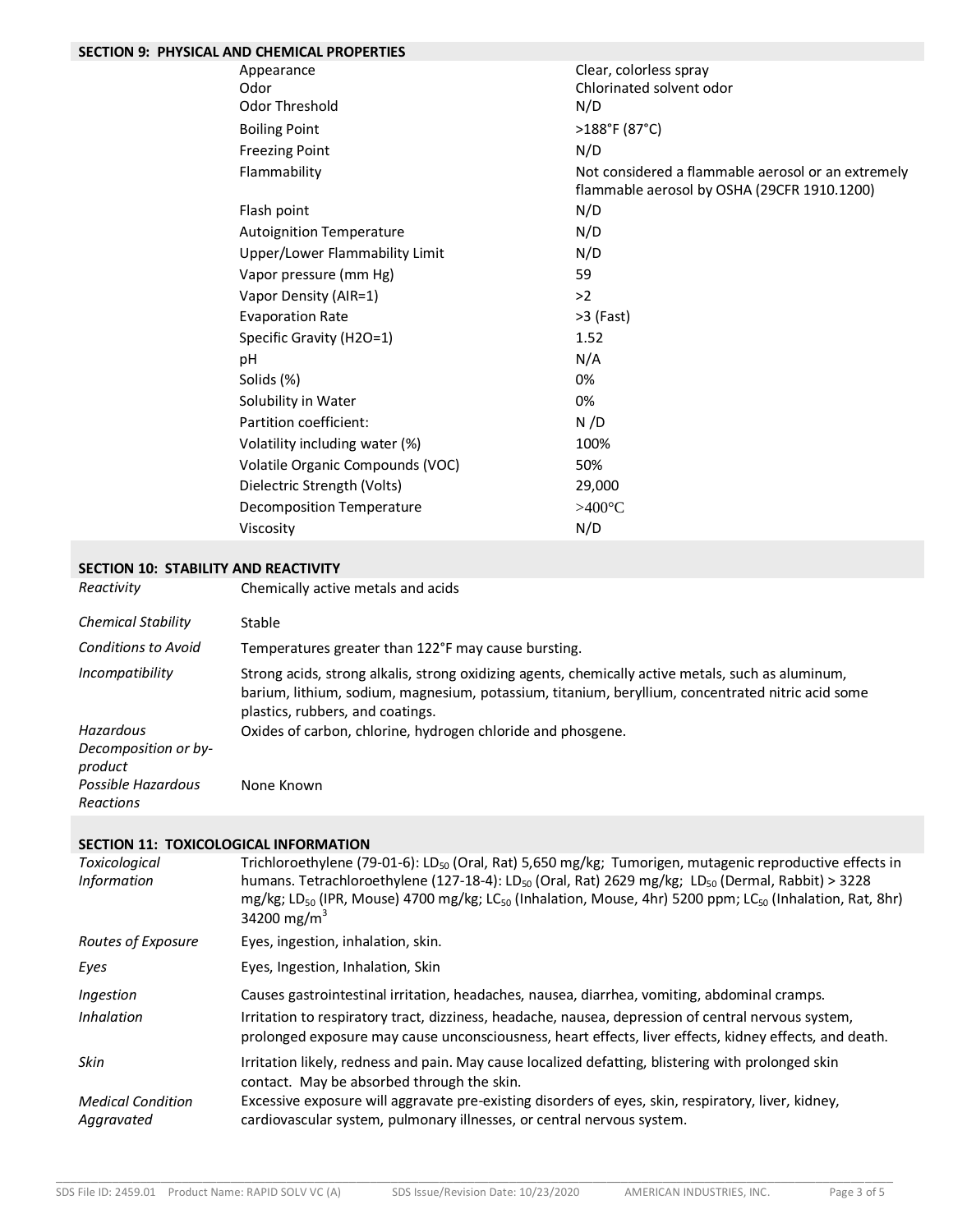| <b>Acute Health Hazards</b> | Inhalation: dizziness, drowsiness, weakness, and fatigue. Eye: stinging, tearing, redness. Oral: Vomiting,<br>nausea, irritation. Skin: Prolonged or repeated contact may dry skin                                       |
|-----------------------------|--------------------------------------------------------------------------------------------------------------------------------------------------------------------------------------------------------------------------|
| Chronic Health<br>Hazards   | Possible cancer-causing agent and overexposure may also include damage to kidneys, liver,<br>dizziness, headache, nausea, mental confusion, visual disturbances, dermatitis, lungs, blood, or<br>central nervous system. |
| Carcinogenicity             | OSHA: Ye ACGIH: A2 Suspected, NTP: 2 Anticipated, IARC: 2A Probable, OTHER: CA Prop 65                                                                                                                                   |

### **SECTION 12: ECOLOGICAL INFORMATION**

| Ecological Information      | Trichloroethylene (79-01-6): LC50 (96hr) Fish: 10 and 100 mg/L. Slightly toxic to aquatic life. |
|-----------------------------|-------------------------------------------------------------------------------------------------|
| <b>Bioaccumulation</b>      | This product is not expected to bioaccumulate.                                                  |
| Soil Mobility               | This product is mobile in soil.                                                                 |
| Other Ecological<br>Hazards | None Known                                                                                      |

#### **SECTION 13: DISPOSAL CONSIDERATIONS**

| Disposal instructions | Dispose of in accordance with federal, state, and local regulations. Do not dump in sewers. Wrap |
|-----------------------|--------------------------------------------------------------------------------------------------|
|                       | container and place in trash collection, do not puncture, incinerate, or reuse container.        |
| <b>RCRA Status</b>    | Waste solvent likely considered U228 (Trichloroethylene), hazardous, under RCRA, however product |
|                       | should be fully characterized prior to disposal (40 CFR 261).                                    |

#### **SECTION 14: TRANSPORT INFORMATION**

**PROPER SHIPPING NAME**: Aerosols, poison, Packing Group III, Ltd. Qty. HAZARD CLASS/DIVISION: 2.2 (6.1) UN/NA NUMBER: UN 1950 PACKAGING GROUP: N/A

**AIR SHIPMENT** PROPER SHIPPING NAME: Forbidden HAZARD CLASS/DIVISION: 2.2 (6.1) UN/NA NUMBER: UN 1950

#### **SHIPPING BY WATER:**

VESSEL (IMO/IMDG) PROPER SHIPPING NAME: Aerosols, Marine Pollutant HAZARD CLASS/DIVISION: 2.2 (6.1) UN/NA NUMBER: UN 1950 ENVIRONMENTAL HAZARDS WATER: Marine Pollutant

#### **SECTION 15: REGULATORY INFORMATION**

**TSCA STATUS:** All Chemicals are listed or exempt.

**CERCLA (COMPREHENSIVE RESPONSE COMPENSATION, AND LIABILITY ACT): Trichloroethylene** (79-01-6) Reportable Quantity = 100 lbs **Tetrachloroethylene** (127-18-4) Reportable Quantity = 100 lbs

**SARA 311/312 HAZARD CATEGORIES:** Acute Health, Chronic Health.

**SARA 313 REPORTABLE INGREDIENTS: Trichloroethylene** (79-01-6) **Tetrachloroethylene** (127-18-4)

**STATE REGULATIONS: Trichloroethylene** (79-01-6) is known to the state of California to cause cancer.

- **Trichloroethylene** (79-01-6) Right-to-Know acts for New York, Rhode Island, Pennsylvania, Florida, Minnesota, Massachusetts, Michigan, New Jersey, Tennesee; Spill Reporting for Massachusetts, New Jersey, Louisiana;Connecticut hazardous material survey; Illinois toxic substances disclosure to employee act
- **INTERNATIONAL REGULATIONS:** Trichloroethylene, CAS 79-01-6, EC yes, Japan yes, Australia yes, Korea yes, Canada DSL – yes, Canada NDSL –no, Philipenes – yes. **Tetrachloroethylene** (127-18-4) WHMIS (Canada) Class D-1B: Material causing immediate and serious toxic effects (TOXIC). Class D-2A: Material causing other toxic effects (VERY TOXIC).